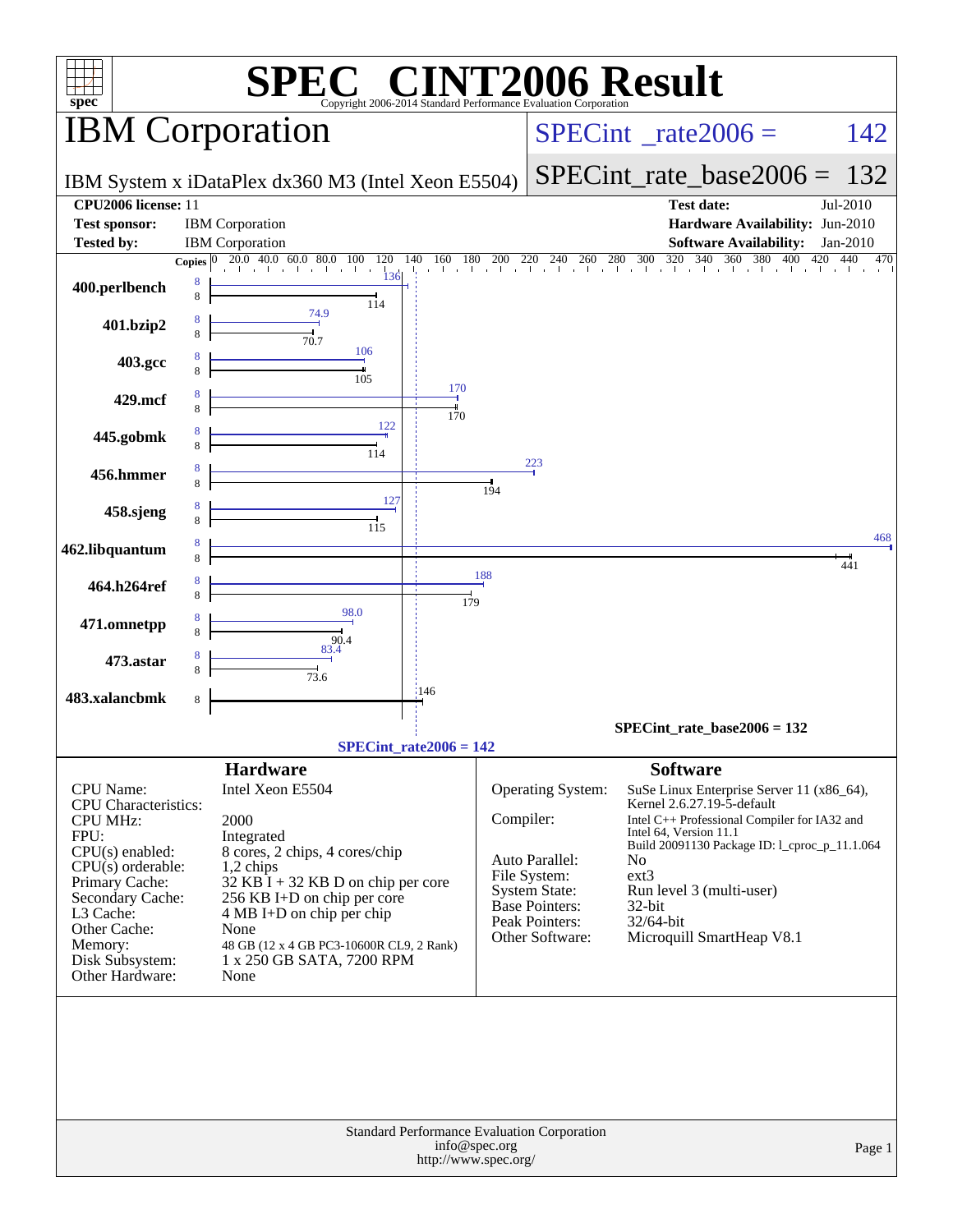

## IBM Corporation

#### SPECint rate $2006 = 142$

IBM System x iDataPlex dx360 M3 (Intel Xeon E5504)

[SPECint\\_rate\\_base2006 =](http://www.spec.org/auto/cpu2006/Docs/result-fields.html#SPECintratebase2006) 132

**[CPU2006 license:](http://www.spec.org/auto/cpu2006/Docs/result-fields.html#CPU2006license)** 11 **[Test date:](http://www.spec.org/auto/cpu2006/Docs/result-fields.html#Testdate)** Jul-2010

**[Test sponsor:](http://www.spec.org/auto/cpu2006/Docs/result-fields.html#Testsponsor)** IBM Corporation **[Hardware Availability:](http://www.spec.org/auto/cpu2006/Docs/result-fields.html#HardwareAvailability)** Jun-2010 **[Tested by:](http://www.spec.org/auto/cpu2006/Docs/result-fields.html#Testedby)** IBM Corporation **[Software Availability:](http://www.spec.org/auto/cpu2006/Docs/result-fields.html#SoftwareAvailability)** Jan-2010

#### **[Results Table](http://www.spec.org/auto/cpu2006/Docs/result-fields.html#ResultsTable)**

|                    | <b>Base</b>   |                |              |                |       |                |       |               | <b>Peak</b>    |              |                                                                                                          |              |                |              |  |
|--------------------|---------------|----------------|--------------|----------------|-------|----------------|-------|---------------|----------------|--------------|----------------------------------------------------------------------------------------------------------|--------------|----------------|--------------|--|
| <b>Benchmark</b>   | <b>Copies</b> | <b>Seconds</b> | <b>Ratio</b> | <b>Seconds</b> | Ratio | <b>Seconds</b> | Ratio | <b>Copies</b> | <b>Seconds</b> | <b>Ratio</b> | <b>Seconds</b>                                                                                           | <b>Ratio</b> | <b>Seconds</b> | <b>Ratio</b> |  |
| 400.perlbench      |               | 684            | 114          | 686            | 114   | 684            | 114   |               | 575            | 136          | 574                                                                                                      | 136          | 574            | 136          |  |
| 401.bzip2          |               | 1092           | 70.7         | 1094           | 70.6  | 1091           | 70.8  |               | 1030           | 74.9         | 1030                                                                                                     | 74.9         | 1029           | 75.0         |  |
| $403.\mathrm{gcc}$ |               | 611            | 105          | 606            | 106   | 615            | 105   |               | 608            | 106          | 607                                                                                                      | 106          | 609            | 106          |  |
| $429$ .mcf         |               | 433            | 169          | 430            | 170   | 429            | 170   |               | 428            | 171          | 429                                                                                                      | 170          | 429            | 170          |  |
| $445$ .gobm $k$    |               | 733            | 114          | 734            | 114   | 734            | 114   |               | 689            | <u>122</u>   | 689                                                                                                      | 122          | 694            | 121          |  |
| 456.hmmer          |               | 385            | 194          | 387            | 193   | 385            | 194   |               | 335            | 223          | 335                                                                                                      | 223          | 334            | 223          |  |
| $458$ .sjeng       |               | 843            | 115          | 844            | 115   | 845            | 115   | 8             | 760            | 127          | 759                                                                                                      | 128          | 760            | 127          |  |
| 462.libquantum     |               | 376            | 441          | 375            | 442   | 385            | 431   |               | 354            | 468          | 354                                                                                                      | 468          | 353            | 469          |  |
| 464.h264ref        |               | 986            | 179          | 987            | 179   | 986            | 179   |               | 941            | 188          | 941                                                                                                      | 188          | 941            | 188          |  |
| 471.omnetpp        |               | 553            | 90.4         | 554            | 90.3  | 553            | 90.5  | 8             | 510            | 98.0         | 510                                                                                                      | 98.1         | 510            | <b>98.0</b>  |  |
| $473$ . astar      |               | 763            | 73.6         | 762            | 73.7  | 763            | 73.6  | 8             | 673            | 83.4         | 674                                                                                                      | 83.4         | 674            | 83.4         |  |
| 483.xalancbmk      |               | 378            | 146          | 378            | 146   | 378            | 146   | 8             | 378            | 146          | 378                                                                                                      | 146          | 378            | 146          |  |
|                    |               |                |              |                |       |                |       |               |                |              | Results appear in the order in which they were run. Bold underlined text indicates a median measurement. |              |                |              |  |

#### **[Submit Notes](http://www.spec.org/auto/cpu2006/Docs/result-fields.html#SubmitNotes)**

The config file option 'submit' was used. numactl was used to bind copies to the cores

#### **[Platform Notes](http://www.spec.org/auto/cpu2006/Docs/result-fields.html#PlatformNotes)**

 Turbo Mode Enable Turbo Boost set to Traditional CPU C State Enable

#### **[General Notes](http://www.spec.org/auto/cpu2006/Docs/result-fields.html#GeneralNotes)**

 Binaries were compiled on SLES 10 with Binutils 2.18.50.0.7.20080502 'ulimit -s unlimited' was used to set the stack size to unlimited prior to run

### **[Base Compiler Invocation](http://www.spec.org/auto/cpu2006/Docs/result-fields.html#BaseCompilerInvocation)**

[C benchmarks](http://www.spec.org/auto/cpu2006/Docs/result-fields.html#Cbenchmarks): [icc -m32](http://www.spec.org/cpu2006/results/res2010q3/cpu2006-20100719-12466.flags.html#user_CCbase_intel_icc_32bit_5ff4a39e364c98233615fdd38438c6f2)

[C++ benchmarks:](http://www.spec.org/auto/cpu2006/Docs/result-fields.html#CXXbenchmarks) [icpc -m32](http://www.spec.org/cpu2006/results/res2010q3/cpu2006-20100719-12466.flags.html#user_CXXbase_intel_icpc_32bit_4e5a5ef1a53fd332b3c49e69c3330699)

> Standard Performance Evaluation Corporation [info@spec.org](mailto:info@spec.org) <http://www.spec.org/>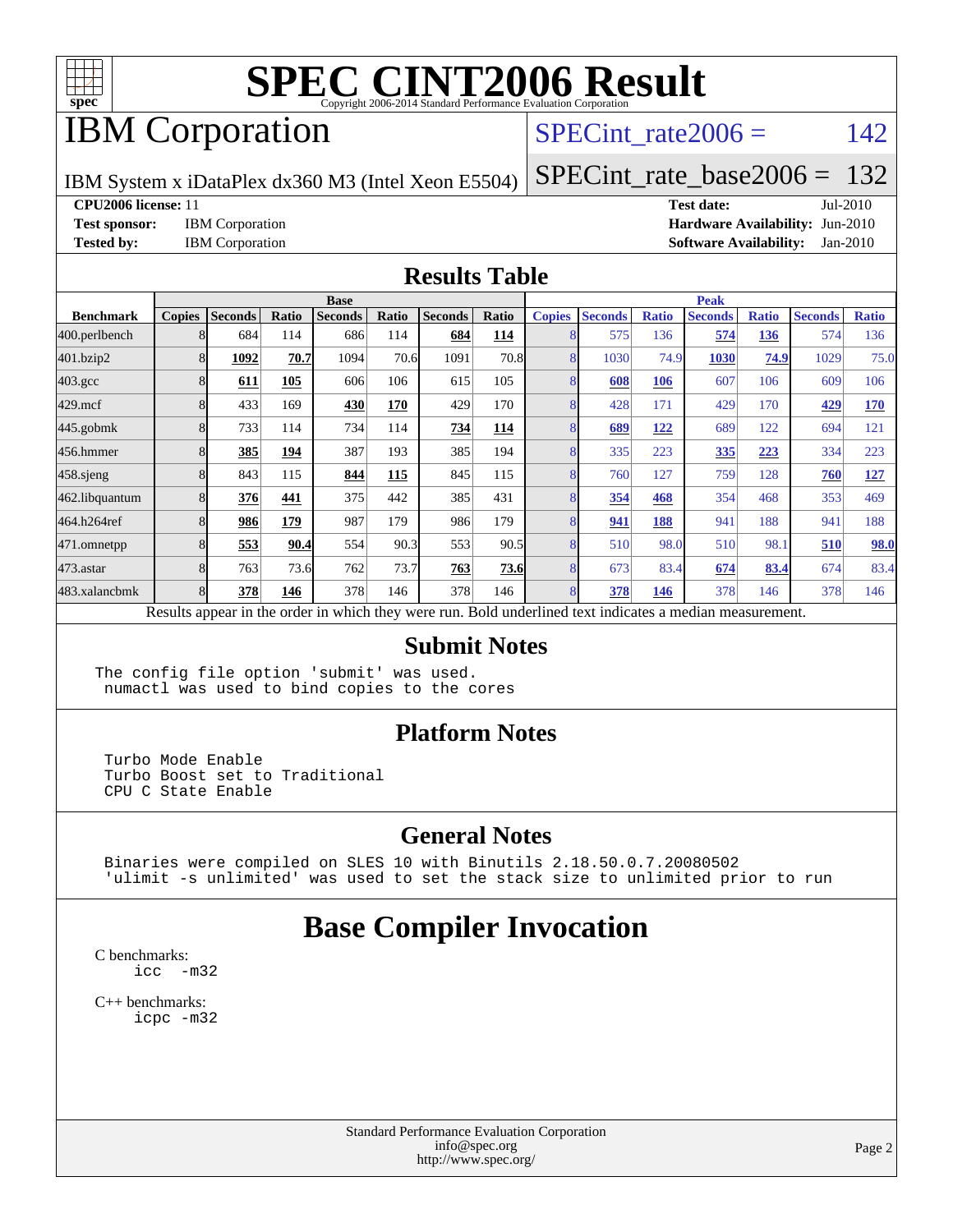

## **IBM Corporation**

SPECint rate $2006 = 142$ 

IBM System x iDataPlex dx360 M3 (Intel Xeon E5504)

[SPECint\\_rate\\_base2006 =](http://www.spec.org/auto/cpu2006/Docs/result-fields.html#SPECintratebase2006) 132

**[Tested by:](http://www.spec.org/auto/cpu2006/Docs/result-fields.html#Testedby)** IBM Corporation **[Software Availability:](http://www.spec.org/auto/cpu2006/Docs/result-fields.html#SoftwareAvailability)** Jan-2010

**[CPU2006 license:](http://www.spec.org/auto/cpu2006/Docs/result-fields.html#CPU2006license)** 11 **[Test date:](http://www.spec.org/auto/cpu2006/Docs/result-fields.html#Testdate)** Jul-2010 **[Test sponsor:](http://www.spec.org/auto/cpu2006/Docs/result-fields.html#Testsponsor)** IBM Corporation **[Hardware Availability:](http://www.spec.org/auto/cpu2006/Docs/result-fields.html#HardwareAvailability)** Jun-2010

### **[Base Portability Flags](http://www.spec.org/auto/cpu2006/Docs/result-fields.html#BasePortabilityFlags)**

 400.perlbench: [-DSPEC\\_CPU\\_LINUX\\_IA32](http://www.spec.org/cpu2006/results/res2010q3/cpu2006-20100719-12466.flags.html#b400.perlbench_baseCPORTABILITY_DSPEC_CPU_LINUX_IA32) 462.libquantum: [-DSPEC\\_CPU\\_LINUX](http://www.spec.org/cpu2006/results/res2010q3/cpu2006-20100719-12466.flags.html#b462.libquantum_baseCPORTABILITY_DSPEC_CPU_LINUX) 483.xalancbmk: [-DSPEC\\_CPU\\_LINUX](http://www.spec.org/cpu2006/results/res2010q3/cpu2006-20100719-12466.flags.html#b483.xalancbmk_baseCXXPORTABILITY_DSPEC_CPU_LINUX)

**[Base Optimization Flags](http://www.spec.org/auto/cpu2006/Docs/result-fields.html#BaseOptimizationFlags)**

[C benchmarks](http://www.spec.org/auto/cpu2006/Docs/result-fields.html#Cbenchmarks):

[-xSSE4.2](http://www.spec.org/cpu2006/results/res2010q3/cpu2006-20100719-12466.flags.html#user_CCbase_f-xSSE42_f91528193cf0b216347adb8b939d4107) [-ipo](http://www.spec.org/cpu2006/results/res2010q3/cpu2006-20100719-12466.flags.html#user_CCbase_f-ipo) [-O3](http://www.spec.org/cpu2006/results/res2010q3/cpu2006-20100719-12466.flags.html#user_CCbase_f-O3) [-no-prec-div](http://www.spec.org/cpu2006/results/res2010q3/cpu2006-20100719-12466.flags.html#user_CCbase_f-no-prec-div) [-static](http://www.spec.org/cpu2006/results/res2010q3/cpu2006-20100719-12466.flags.html#user_CCbase_f-static) [-opt-prefetch](http://www.spec.org/cpu2006/results/res2010q3/cpu2006-20100719-12466.flags.html#user_CCbase_f-opt-prefetch)

[C++ benchmarks:](http://www.spec.org/auto/cpu2006/Docs/result-fields.html#CXXbenchmarks)

[-xSSE4.2](http://www.spec.org/cpu2006/results/res2010q3/cpu2006-20100719-12466.flags.html#user_CXXbase_f-xSSE42_f91528193cf0b216347adb8b939d4107) [-ipo](http://www.spec.org/cpu2006/results/res2010q3/cpu2006-20100719-12466.flags.html#user_CXXbase_f-ipo) [-O3](http://www.spec.org/cpu2006/results/res2010q3/cpu2006-20100719-12466.flags.html#user_CXXbase_f-O3) [-no-prec-div](http://www.spec.org/cpu2006/results/res2010q3/cpu2006-20100719-12466.flags.html#user_CXXbase_f-no-prec-div) [-opt-prefetch](http://www.spec.org/cpu2006/results/res2010q3/cpu2006-20100719-12466.flags.html#user_CXXbase_f-opt-prefetch) [-Wl,-z,muldefs](http://www.spec.org/cpu2006/results/res2010q3/cpu2006-20100719-12466.flags.html#user_CXXbase_link_force_multiple1_74079c344b956b9658436fd1b6dd3a8a) [-L/home/cmplr/usr3/alrahate/cpu2006.1.1.ic11.1/libic11.1-32bit -lsmartheap](http://www.spec.org/cpu2006/results/res2010q3/cpu2006-20100719-12466.flags.html#user_CXXbase_SmartHeap_d86dffe4a79b79ef8890d5cce17030c3)

#### **[Base Other Flags](http://www.spec.org/auto/cpu2006/Docs/result-fields.html#BaseOtherFlags)**

[C benchmarks](http://www.spec.org/auto/cpu2006/Docs/result-fields.html#Cbenchmarks):

403.gcc: [-Dalloca=\\_alloca](http://www.spec.org/cpu2006/results/res2010q3/cpu2006-20100719-12466.flags.html#b403.gcc_baseEXTRA_CFLAGS_Dalloca_be3056838c12de2578596ca5467af7f3)

#### **[Peak Compiler Invocation](http://www.spec.org/auto/cpu2006/Docs/result-fields.html#PeakCompilerInvocation)**

[C benchmarks \(except as noted below\)](http://www.spec.org/auto/cpu2006/Docs/result-fields.html#Cbenchmarksexceptasnotedbelow):

[icc -m32](http://www.spec.org/cpu2006/results/res2010q3/cpu2006-20100719-12466.flags.html#user_CCpeak_intel_icc_32bit_5ff4a39e364c98233615fdd38438c6f2)

401.bzip2: [icc -m64](http://www.spec.org/cpu2006/results/res2010q3/cpu2006-20100719-12466.flags.html#user_peakCCLD401_bzip2_intel_icc_64bit_bda6cc9af1fdbb0edc3795bac97ada53)

456.hmmer: [icc -m64](http://www.spec.org/cpu2006/results/res2010q3/cpu2006-20100719-12466.flags.html#user_peakCCLD456_hmmer_intel_icc_64bit_bda6cc9af1fdbb0edc3795bac97ada53)

458.sjeng: [icc -m64](http://www.spec.org/cpu2006/results/res2010q3/cpu2006-20100719-12466.flags.html#user_peakCCLD458_sjeng_intel_icc_64bit_bda6cc9af1fdbb0edc3795bac97ada53)

462.libquantum: [icc -m64](http://www.spec.org/cpu2006/results/res2010q3/cpu2006-20100719-12466.flags.html#user_peakCCLD462_libquantum_intel_icc_64bit_bda6cc9af1fdbb0edc3795bac97ada53)

[C++ benchmarks \(except as noted below\):](http://www.spec.org/auto/cpu2006/Docs/result-fields.html#CXXbenchmarksexceptasnotedbelow) [icpc -m32](http://www.spec.org/cpu2006/results/res2010q3/cpu2006-20100719-12466.flags.html#user_CXXpeak_intel_icpc_32bit_4e5a5ef1a53fd332b3c49e69c3330699)

473.astar: [icpc -m64](http://www.spec.org/cpu2006/results/res2010q3/cpu2006-20100719-12466.flags.html#user_peakCXXLD473_astar_intel_icpc_64bit_fc66a5337ce925472a5c54ad6a0de310)

### **[Peak Portability Flags](http://www.spec.org/auto/cpu2006/Docs/result-fields.html#PeakPortabilityFlags)**

 400.perlbench: [-DSPEC\\_CPU\\_LINUX\\_IA32](http://www.spec.org/cpu2006/results/res2010q3/cpu2006-20100719-12466.flags.html#b400.perlbench_peakCPORTABILITY_DSPEC_CPU_LINUX_IA32) 401.bzip2: [-DSPEC\\_CPU\\_LP64](http://www.spec.org/cpu2006/results/res2010q3/cpu2006-20100719-12466.flags.html#suite_peakCPORTABILITY401_bzip2_DSPEC_CPU_LP64)

Continued on next page

Standard Performance Evaluation Corporation [info@spec.org](mailto:info@spec.org) <http://www.spec.org/>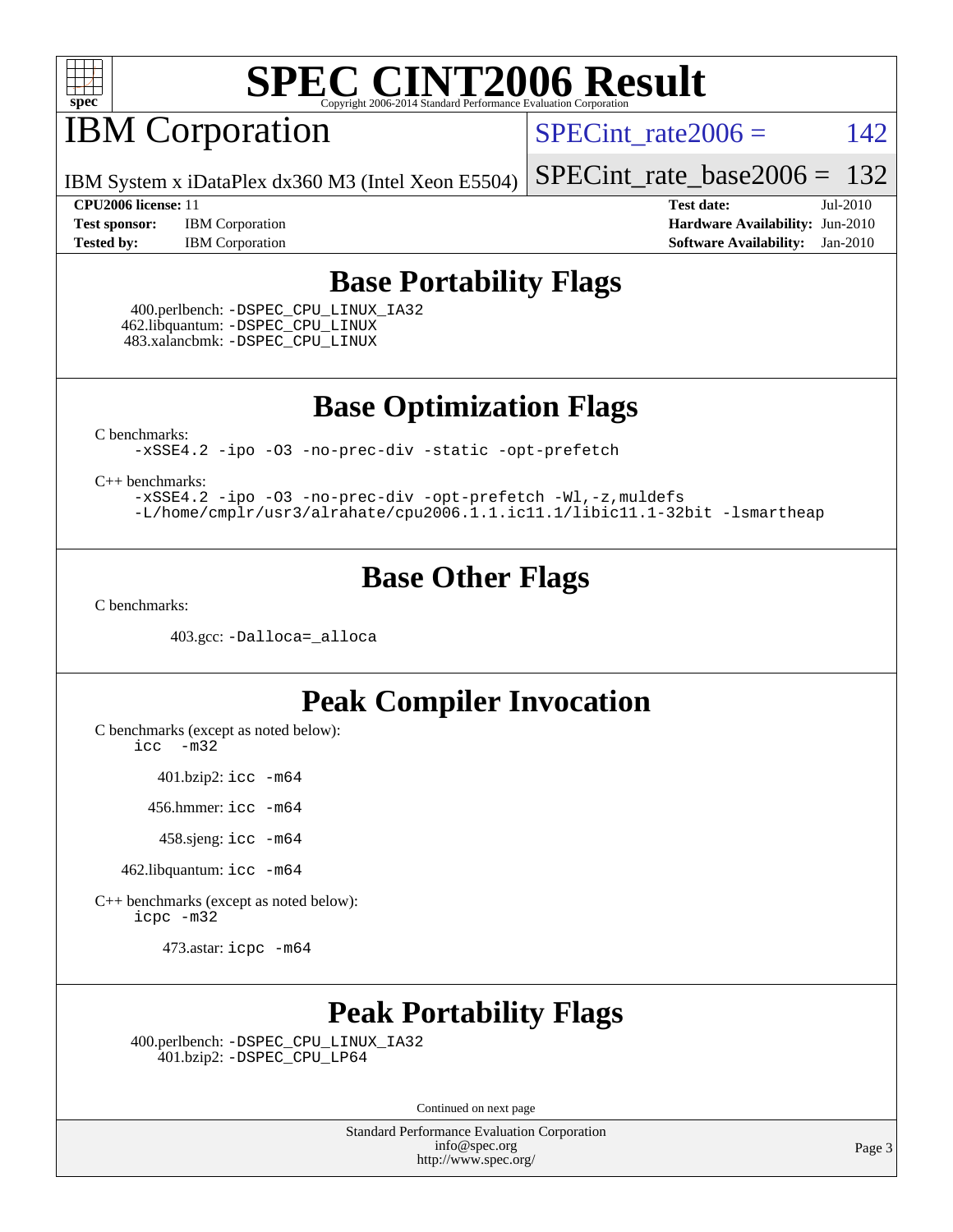

IBM Corporation

SPECint rate $2006 = 142$ 

IBM System x iDataPlex dx360 M3 (Intel Xeon E5504)

[SPECint\\_rate\\_base2006 =](http://www.spec.org/auto/cpu2006/Docs/result-fields.html#SPECintratebase2006) 132

**[Test sponsor:](http://www.spec.org/auto/cpu2006/Docs/result-fields.html#Testsponsor)** IBM Corporation **[Hardware Availability:](http://www.spec.org/auto/cpu2006/Docs/result-fields.html#HardwareAvailability)** Jun-2010 **[Tested by:](http://www.spec.org/auto/cpu2006/Docs/result-fields.html#Testedby)** IBM Corporation **[Software Availability:](http://www.spec.org/auto/cpu2006/Docs/result-fields.html#SoftwareAvailability)** Jan-2010

**[CPU2006 license:](http://www.spec.org/auto/cpu2006/Docs/result-fields.html#CPU2006license)** 11 **[Test date:](http://www.spec.org/auto/cpu2006/Docs/result-fields.html#Testdate)** Jul-2010

## **[Peak Portability Flags \(Continued\)](http://www.spec.org/auto/cpu2006/Docs/result-fields.html#PeakPortabilityFlags)**

 456.hmmer: [-DSPEC\\_CPU\\_LP64](http://www.spec.org/cpu2006/results/res2010q3/cpu2006-20100719-12466.flags.html#suite_peakCPORTABILITY456_hmmer_DSPEC_CPU_LP64) 458.sjeng: [-DSPEC\\_CPU\\_LP64](http://www.spec.org/cpu2006/results/res2010q3/cpu2006-20100719-12466.flags.html#suite_peakCPORTABILITY458_sjeng_DSPEC_CPU_LP64) 462.libquantum: [-DSPEC\\_CPU\\_LP64](http://www.spec.org/cpu2006/results/res2010q3/cpu2006-20100719-12466.flags.html#suite_peakCPORTABILITY462_libquantum_DSPEC_CPU_LP64) [-DSPEC\\_CPU\\_LINUX](http://www.spec.org/cpu2006/results/res2010q3/cpu2006-20100719-12466.flags.html#b462.libquantum_peakCPORTABILITY_DSPEC_CPU_LINUX) 473.astar: [-DSPEC\\_CPU\\_LP64](http://www.spec.org/cpu2006/results/res2010q3/cpu2006-20100719-12466.flags.html#suite_peakCXXPORTABILITY473_astar_DSPEC_CPU_LP64) 483.xalancbmk: [-DSPEC\\_CPU\\_LINUX](http://www.spec.org/cpu2006/results/res2010q3/cpu2006-20100719-12466.flags.html#b483.xalancbmk_peakCXXPORTABILITY_DSPEC_CPU_LINUX)

### **[Peak Optimization Flags](http://www.spec.org/auto/cpu2006/Docs/result-fields.html#PeakOptimizationFlags)**

[C benchmarks](http://www.spec.org/auto/cpu2006/Docs/result-fields.html#Cbenchmarks):

Standard Performance Evaluation Corporation [info@spec.org](mailto:info@spec.org) <http://www.spec.org/> Page 4 400.perlbench: [-xSSE4.2](http://www.spec.org/cpu2006/results/res2010q3/cpu2006-20100719-12466.flags.html#user_peakPASS2_CFLAGSPASS2_LDCFLAGS400_perlbench_f-xSSE42_f91528193cf0b216347adb8b939d4107)(pass 2) [-prof-gen](http://www.spec.org/cpu2006/results/res2010q3/cpu2006-20100719-12466.flags.html#user_peakPASS1_CFLAGSPASS1_LDCFLAGS400_perlbench_prof_gen_e43856698f6ca7b7e442dfd80e94a8fc)(pass 1) [-ipo](http://www.spec.org/cpu2006/results/res2010q3/cpu2006-20100719-12466.flags.html#user_peakPASS2_CFLAGSPASS2_LDCFLAGS400_perlbench_f-ipo)(pass 2) [-O3](http://www.spec.org/cpu2006/results/res2010q3/cpu2006-20100719-12466.flags.html#user_peakPASS2_CFLAGSPASS2_LDCFLAGS400_perlbench_f-O3)(pass 2) [-no-prec-div](http://www.spec.org/cpu2006/results/res2010q3/cpu2006-20100719-12466.flags.html#user_peakPASS2_CFLAGSPASS2_LDCFLAGS400_perlbench_f-no-prec-div)(pass 2) [-static](http://www.spec.org/cpu2006/results/res2010q3/cpu2006-20100719-12466.flags.html#user_peakPASS2_CFLAGSPASS2_LDCFLAGS400_perlbench_f-static)(pass 2) [-prof-use](http://www.spec.org/cpu2006/results/res2010q3/cpu2006-20100719-12466.flags.html#user_peakPASS2_CFLAGSPASS2_LDCFLAGS400_perlbench_prof_use_bccf7792157ff70d64e32fe3e1250b55)(pass 2) [-ansi-alias](http://www.spec.org/cpu2006/results/res2010q3/cpu2006-20100719-12466.flags.html#user_peakCOPTIMIZE400_perlbench_f-ansi-alias) 401.bzip2: [-xSSE4.2](http://www.spec.org/cpu2006/results/res2010q3/cpu2006-20100719-12466.flags.html#user_peakPASS2_CFLAGSPASS2_LDCFLAGS401_bzip2_f-xSSE42_f91528193cf0b216347adb8b939d4107)(pass 2) [-prof-gen](http://www.spec.org/cpu2006/results/res2010q3/cpu2006-20100719-12466.flags.html#user_peakPASS1_CFLAGSPASS1_LDCFLAGS401_bzip2_prof_gen_e43856698f6ca7b7e442dfd80e94a8fc)(pass 1) [-ipo](http://www.spec.org/cpu2006/results/res2010q3/cpu2006-20100719-12466.flags.html#user_peakPASS2_CFLAGSPASS2_LDCFLAGS401_bzip2_f-ipo)(pass 2) [-O3](http://www.spec.org/cpu2006/results/res2010q3/cpu2006-20100719-12466.flags.html#user_peakPASS2_CFLAGSPASS2_LDCFLAGS401_bzip2_f-O3)(pass 2) [-no-prec-div](http://www.spec.org/cpu2006/results/res2010q3/cpu2006-20100719-12466.flags.html#user_peakPASS2_CFLAGSPASS2_LDCFLAGS401_bzip2_f-no-prec-div)(pass 2) [-static](http://www.spec.org/cpu2006/results/res2010q3/cpu2006-20100719-12466.flags.html#user_peakPASS2_CFLAGSPASS2_LDCFLAGS401_bzip2_f-static)(pass 2) [-prof-use](http://www.spec.org/cpu2006/results/res2010q3/cpu2006-20100719-12466.flags.html#user_peakPASS2_CFLAGSPASS2_LDCFLAGS401_bzip2_prof_use_bccf7792157ff70d64e32fe3e1250b55)(pass 2) [-opt-prefetch](http://www.spec.org/cpu2006/results/res2010q3/cpu2006-20100719-12466.flags.html#user_peakCOPTIMIZE401_bzip2_f-opt-prefetch) [-ansi-alias](http://www.spec.org/cpu2006/results/res2010q3/cpu2006-20100719-12466.flags.html#user_peakCOPTIMIZE401_bzip2_f-ansi-alias) [-auto-ilp32](http://www.spec.org/cpu2006/results/res2010q3/cpu2006-20100719-12466.flags.html#user_peakCOPTIMIZE401_bzip2_f-auto-ilp32) 403.gcc: [-xSSE4.2](http://www.spec.org/cpu2006/results/res2010q3/cpu2006-20100719-12466.flags.html#user_peakCOPTIMIZE403_gcc_f-xSSE42_f91528193cf0b216347adb8b939d4107) [-ipo](http://www.spec.org/cpu2006/results/res2010q3/cpu2006-20100719-12466.flags.html#user_peakCOPTIMIZE403_gcc_f-ipo) [-O3](http://www.spec.org/cpu2006/results/res2010q3/cpu2006-20100719-12466.flags.html#user_peakCOPTIMIZE403_gcc_f-O3) [-no-prec-div](http://www.spec.org/cpu2006/results/res2010q3/cpu2006-20100719-12466.flags.html#user_peakCOPTIMIZE403_gcc_f-no-prec-div) [-static](http://www.spec.org/cpu2006/results/res2010q3/cpu2006-20100719-12466.flags.html#user_peakCOPTIMIZE403_gcc_f-static) 429.mcf: [-xSSE4.2](http://www.spec.org/cpu2006/results/res2010q3/cpu2006-20100719-12466.flags.html#user_peakCOPTIMIZE429_mcf_f-xSSE42_f91528193cf0b216347adb8b939d4107) [-ipo](http://www.spec.org/cpu2006/results/res2010q3/cpu2006-20100719-12466.flags.html#user_peakCOPTIMIZE429_mcf_f-ipo) [-O3](http://www.spec.org/cpu2006/results/res2010q3/cpu2006-20100719-12466.flags.html#user_peakCOPTIMIZE429_mcf_f-O3) [-no-prec-div](http://www.spec.org/cpu2006/results/res2010q3/cpu2006-20100719-12466.flags.html#user_peakCOPTIMIZE429_mcf_f-no-prec-div) [-static](http://www.spec.org/cpu2006/results/res2010q3/cpu2006-20100719-12466.flags.html#user_peakCOPTIMIZE429_mcf_f-static) [-opt-prefetch](http://www.spec.org/cpu2006/results/res2010q3/cpu2006-20100719-12466.flags.html#user_peakCOPTIMIZE429_mcf_f-opt-prefetch) 445.gobmk: [-xSSE4.2](http://www.spec.org/cpu2006/results/res2010q3/cpu2006-20100719-12466.flags.html#user_peakPASS2_CFLAGSPASS2_LDCFLAGS445_gobmk_f-xSSE42_f91528193cf0b216347adb8b939d4107)(pass 2) [-prof-gen](http://www.spec.org/cpu2006/results/res2010q3/cpu2006-20100719-12466.flags.html#user_peakPASS1_CFLAGSPASS1_LDCFLAGS445_gobmk_prof_gen_e43856698f6ca7b7e442dfd80e94a8fc)(pass 1) [-prof-use](http://www.spec.org/cpu2006/results/res2010q3/cpu2006-20100719-12466.flags.html#user_peakPASS2_CFLAGSPASS2_LDCFLAGS445_gobmk_prof_use_bccf7792157ff70d64e32fe3e1250b55)(pass 2) [-O2](http://www.spec.org/cpu2006/results/res2010q3/cpu2006-20100719-12466.flags.html#user_peakCOPTIMIZE445_gobmk_f-O2) [-ipo](http://www.spec.org/cpu2006/results/res2010q3/cpu2006-20100719-12466.flags.html#user_peakCOPTIMIZE445_gobmk_f-ipo) [-no-prec-div](http://www.spec.org/cpu2006/results/res2010q3/cpu2006-20100719-12466.flags.html#user_peakCOPTIMIZE445_gobmk_f-no-prec-div) [-ansi-alias](http://www.spec.org/cpu2006/results/res2010q3/cpu2006-20100719-12466.flags.html#user_peakCOPTIMIZE445_gobmk_f-ansi-alias) 456.hmmer: [-xSSE4.2](http://www.spec.org/cpu2006/results/res2010q3/cpu2006-20100719-12466.flags.html#user_peakCOPTIMIZE456_hmmer_f-xSSE42_f91528193cf0b216347adb8b939d4107) [-ipo](http://www.spec.org/cpu2006/results/res2010q3/cpu2006-20100719-12466.flags.html#user_peakCOPTIMIZE456_hmmer_f-ipo) [-O3](http://www.spec.org/cpu2006/results/res2010q3/cpu2006-20100719-12466.flags.html#user_peakCOPTIMIZE456_hmmer_f-O3) [-no-prec-div](http://www.spec.org/cpu2006/results/res2010q3/cpu2006-20100719-12466.flags.html#user_peakCOPTIMIZE456_hmmer_f-no-prec-div) [-static](http://www.spec.org/cpu2006/results/res2010q3/cpu2006-20100719-12466.flags.html#user_peakCOPTIMIZE456_hmmer_f-static) [-unroll2](http://www.spec.org/cpu2006/results/res2010q3/cpu2006-20100719-12466.flags.html#user_peakCOPTIMIZE456_hmmer_f-unroll_784dae83bebfb236979b41d2422d7ec2) [-ansi-alias](http://www.spec.org/cpu2006/results/res2010q3/cpu2006-20100719-12466.flags.html#user_peakCOPTIMIZE456_hmmer_f-ansi-alias) [-auto-ilp32](http://www.spec.org/cpu2006/results/res2010q3/cpu2006-20100719-12466.flags.html#user_peakCOPTIMIZE456_hmmer_f-auto-ilp32) 458.sjeng: [-xSSE4.2](http://www.spec.org/cpu2006/results/res2010q3/cpu2006-20100719-12466.flags.html#user_peakPASS2_CFLAGSPASS2_LDCFLAGS458_sjeng_f-xSSE42_f91528193cf0b216347adb8b939d4107)(pass 2) [-prof-gen](http://www.spec.org/cpu2006/results/res2010q3/cpu2006-20100719-12466.flags.html#user_peakPASS1_CFLAGSPASS1_LDCFLAGS458_sjeng_prof_gen_e43856698f6ca7b7e442dfd80e94a8fc)(pass 1) [-ipo](http://www.spec.org/cpu2006/results/res2010q3/cpu2006-20100719-12466.flags.html#user_peakPASS2_CFLAGSPASS2_LDCFLAGS458_sjeng_f-ipo)(pass 2) [-O3](http://www.spec.org/cpu2006/results/res2010q3/cpu2006-20100719-12466.flags.html#user_peakPASS2_CFLAGSPASS2_LDCFLAGS458_sjeng_f-O3)(pass 2) [-no-prec-div](http://www.spec.org/cpu2006/results/res2010q3/cpu2006-20100719-12466.flags.html#user_peakPASS2_CFLAGSPASS2_LDCFLAGS458_sjeng_f-no-prec-div)(pass 2) [-static](http://www.spec.org/cpu2006/results/res2010q3/cpu2006-20100719-12466.flags.html#user_peakPASS2_CFLAGSPASS2_LDCFLAGS458_sjeng_f-static)(pass 2) [-prof-use](http://www.spec.org/cpu2006/results/res2010q3/cpu2006-20100719-12466.flags.html#user_peakPASS2_CFLAGSPASS2_LDCFLAGS458_sjeng_prof_use_bccf7792157ff70d64e32fe3e1250b55)(pass 2) [-unroll4](http://www.spec.org/cpu2006/results/res2010q3/cpu2006-20100719-12466.flags.html#user_peakCOPTIMIZE458_sjeng_f-unroll_4e5e4ed65b7fd20bdcd365bec371b81f) [-auto-ilp32](http://www.spec.org/cpu2006/results/res2010q3/cpu2006-20100719-12466.flags.html#user_peakCOPTIMIZE458_sjeng_f-auto-ilp32) 462.libquantum: [-xSSE4.2](http://www.spec.org/cpu2006/results/res2010q3/cpu2006-20100719-12466.flags.html#user_peakCOPTIMIZE462_libquantum_f-xSSE42_f91528193cf0b216347adb8b939d4107) [-ipo](http://www.spec.org/cpu2006/results/res2010q3/cpu2006-20100719-12466.flags.html#user_peakCOPTIMIZE462_libquantum_f-ipo) [-O3](http://www.spec.org/cpu2006/results/res2010q3/cpu2006-20100719-12466.flags.html#user_peakCOPTIMIZE462_libquantum_f-O3) [-no-prec-div](http://www.spec.org/cpu2006/results/res2010q3/cpu2006-20100719-12466.flags.html#user_peakCOPTIMIZE462_libquantum_f-no-prec-div) [-static](http://www.spec.org/cpu2006/results/res2010q3/cpu2006-20100719-12466.flags.html#user_peakCOPTIMIZE462_libquantum_f-static) [-auto-ilp32](http://www.spec.org/cpu2006/results/res2010q3/cpu2006-20100719-12466.flags.html#user_peakCOPTIMIZE462_libquantum_f-auto-ilp32) [-opt-prefetch](http://www.spec.org/cpu2006/results/res2010q3/cpu2006-20100719-12466.flags.html#user_peakCOPTIMIZE462_libquantum_f-opt-prefetch) 464.h264ref: [-xSSE4.2](http://www.spec.org/cpu2006/results/res2010q3/cpu2006-20100719-12466.flags.html#user_peakPASS2_CFLAGSPASS2_LDCFLAGS464_h264ref_f-xSSE42_f91528193cf0b216347adb8b939d4107)(pass 2) [-prof-gen](http://www.spec.org/cpu2006/results/res2010q3/cpu2006-20100719-12466.flags.html#user_peakPASS1_CFLAGSPASS1_LDCFLAGS464_h264ref_prof_gen_e43856698f6ca7b7e442dfd80e94a8fc)(pass 1) [-ipo](http://www.spec.org/cpu2006/results/res2010q3/cpu2006-20100719-12466.flags.html#user_peakPASS2_CFLAGSPASS2_LDCFLAGS464_h264ref_f-ipo)(pass 2) [-O3](http://www.spec.org/cpu2006/results/res2010q3/cpu2006-20100719-12466.flags.html#user_peakPASS2_CFLAGSPASS2_LDCFLAGS464_h264ref_f-O3)(pass 2) [-no-prec-div](http://www.spec.org/cpu2006/results/res2010q3/cpu2006-20100719-12466.flags.html#user_peakPASS2_CFLAGSPASS2_LDCFLAGS464_h264ref_f-no-prec-div)(pass 2) [-static](http://www.spec.org/cpu2006/results/res2010q3/cpu2006-20100719-12466.flags.html#user_peakPASS2_CFLAGSPASS2_LDCFLAGS464_h264ref_f-static)(pass 2) [-prof-use](http://www.spec.org/cpu2006/results/res2010q3/cpu2006-20100719-12466.flags.html#user_peakPASS2_CFLAGSPASS2_LDCFLAGS464_h264ref_prof_use_bccf7792157ff70d64e32fe3e1250b55)(pass 2) [-unroll2](http://www.spec.org/cpu2006/results/res2010q3/cpu2006-20100719-12466.flags.html#user_peakCOPTIMIZE464_h264ref_f-unroll_784dae83bebfb236979b41d2422d7ec2) [-ansi-alias](http://www.spec.org/cpu2006/results/res2010q3/cpu2006-20100719-12466.flags.html#user_peakCOPTIMIZE464_h264ref_f-ansi-alias) [C++ benchmarks:](http://www.spec.org/auto/cpu2006/Docs/result-fields.html#CXXbenchmarks) 471.omnetpp: [-xSSE4.2](http://www.spec.org/cpu2006/results/res2010q3/cpu2006-20100719-12466.flags.html#user_peakPASS2_CXXFLAGSPASS2_LDCXXFLAGS471_omnetpp_f-xSSE42_f91528193cf0b216347adb8b939d4107)(pass 2) [-prof-gen](http://www.spec.org/cpu2006/results/res2010q3/cpu2006-20100719-12466.flags.html#user_peakPASS1_CXXFLAGSPASS1_LDCXXFLAGS471_omnetpp_prof_gen_e43856698f6ca7b7e442dfd80e94a8fc)(pass 1) [-ipo](http://www.spec.org/cpu2006/results/res2010q3/cpu2006-20100719-12466.flags.html#user_peakPASS2_CXXFLAGSPASS2_LDCXXFLAGS471_omnetpp_f-ipo)(pass 2) [-O3](http://www.spec.org/cpu2006/results/res2010q3/cpu2006-20100719-12466.flags.html#user_peakPASS2_CXXFLAGSPASS2_LDCXXFLAGS471_omnetpp_f-O3)(pass 2) [-no-prec-div](http://www.spec.org/cpu2006/results/res2010q3/cpu2006-20100719-12466.flags.html#user_peakPASS2_CXXFLAGSPASS2_LDCXXFLAGS471_omnetpp_f-no-prec-div)(pass 2) [-prof-use](http://www.spec.org/cpu2006/results/res2010q3/cpu2006-20100719-12466.flags.html#user_peakPASS2_CXXFLAGSPASS2_LDCXXFLAGS471_omnetpp_prof_use_bccf7792157ff70d64e32fe3e1250b55)(pass 2) [-ansi-alias](http://www.spec.org/cpu2006/results/res2010q3/cpu2006-20100719-12466.flags.html#user_peakCXXOPTIMIZE471_omnetpp_f-ansi-alias) [-opt-ra-region-strategy=block](http://www.spec.org/cpu2006/results/res2010q3/cpu2006-20100719-12466.flags.html#user_peakCXXOPTIMIZE471_omnetpp_f-opt-ra-region-strategy-block_a0a37c372d03933b2a18d4af463c1f69) [-Wl,-z,muldefs](http://www.spec.org/cpu2006/results/res2010q3/cpu2006-20100719-12466.flags.html#user_peakEXTRA_LDFLAGS471_omnetpp_link_force_multiple1_74079c344b956b9658436fd1b6dd3a8a) [-L/home/cmplr/usr3/alrahate/cpu2006.1.1.ic11.1/libic11.1-32bit -lsmartheap](http://www.spec.org/cpu2006/results/res2010q3/cpu2006-20100719-12466.flags.html#user_peakEXTRA_LIBS471_omnetpp_SmartHeap_d86dffe4a79b79ef8890d5cce17030c3)  $473.\text{astar: } -xSSE4$ .  $2(\text{pass 2})$   $-\text{prof-gen}(\text{pass 1})$   $-i\text{po}(\text{pass 2})$ [-O3](http://www.spec.org/cpu2006/results/res2010q3/cpu2006-20100719-12466.flags.html#user_peakPASS2_CXXFLAGSPASS2_LDCXXFLAGS473_astar_f-O3)(pass 2) [-no-prec-div](http://www.spec.org/cpu2006/results/res2010q3/cpu2006-20100719-12466.flags.html#user_peakPASS2_CXXFLAGSPASS2_LDCXXFLAGS473_astar_f-no-prec-div)(pass 2) [-prof-use](http://www.spec.org/cpu2006/results/res2010q3/cpu2006-20100719-12466.flags.html#user_peakPASS2_CXXFLAGSPASS2_LDCXXFLAGS473_astar_prof_use_bccf7792157ff70d64e32fe3e1250b55)(pass 2) [-ansi-alias](http://www.spec.org/cpu2006/results/res2010q3/cpu2006-20100719-12466.flags.html#user_peakCXXOPTIMIZE473_astar_f-ansi-alias) [-opt-ra-region-strategy=routine](http://www.spec.org/cpu2006/results/res2010q3/cpu2006-20100719-12466.flags.html#user_peakCXXOPTIMIZE473_astar_f-opt-ra-region-strategy-routine_ba086ea3b1d46a52e1238e2ca173ed44) [-Wl,-z,muldefs](http://www.spec.org/cpu2006/results/res2010q3/cpu2006-20100719-12466.flags.html#user_peakEXTRA_LDFLAGS473_astar_link_force_multiple1_74079c344b956b9658436fd1b6dd3a8a) Continued on next page